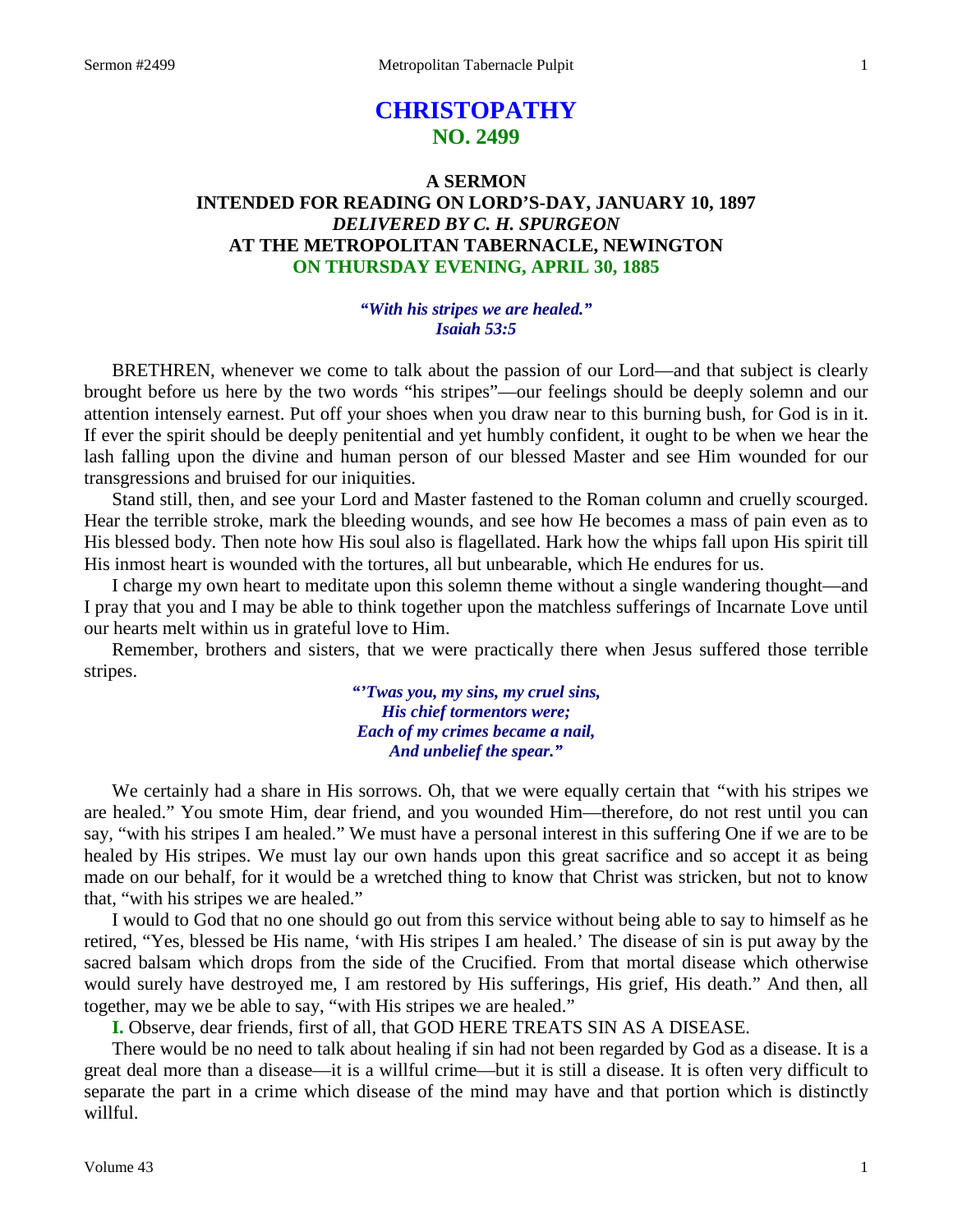We need not make this separation ourselves. If we were to do so in order to excuse ourselves, that would only be increasing the evil. And if we do it for any other reason, we are so apt to be partial, that I am afraid we should ultimately make some kind of excuse for our sin which would not bear the test of the day of judgment.

It is only because of God's sovereignty, His infinite grace, and His strong resolve to have mercy upon men that, in this instance, He wills to look upon sin as a disease. He does not conceal from Himself, or from us, that it is a great and grievous fault. He calls it a trespass, a transgression, iniquity, and other terms that set forth its true character.

Never in Scripture do we find any excuse for sin, or lessening of its heinousness, but in order that He might have mercy upon us and deal graciously with us, the Lord is pleased to regard it as a disease—and then to come and treat us as a physician treats his patients, that He may cure us of the evil.

Sin is a disease, first, because *it is not an essential part of man as he was created.* It is something abnormal. It was not in human nature at the first. "God made man upright." Our first parent, as he came fresh from the hand of his Maker, was without taint or speck of sin—he had a healthy body inhabited by a healthy soul. There was about him no tendency to evil, he was created pure and perfect—and sin does not enter into the constitution of man, *per se,* as God made it. It is a something which has come into us from outside.

Satan came with his temptation and sin entered into us, and death by sin. Therefore, let no man, in any sense whatever, attribute sin to God as the Creator. Let him look upon sin as being a something extraneous to a man, something which ought never to have a *locus standi* within our nature at all, a something that is disturbing and destructive, a poisoned dart that is sticking in our flesh, abiding in our nature—and that has to be extracted by divine and sovereign grace.

And secondly, sin is like a disease because *it puts all the faculties out of gear* and breaks the equilibrium of the life-forces, just as disease disturbs all our bodily functions. When a man is sick and ill, nothing about him works as it ought to do. There are some particular symptoms which, first of all, betray the existence of the *virus* of disease, but you cannot injure any one power of the body without the rest being in their measure put out of order. Thus has sin come into the soul of man and put him altogether out of gear.

Sometimes a certain passion becomes predominant in a person quite out of proportion to the rest of his manhood. Things that might have been right in themselves, grow by indulgence into positive evils, while other things which ought to have had an open existence are suppressed until the suppression becomes a crime. It is sin that makes us wrong and makes everything about us wrong—and makes us suffer, we know not how much.

The worst of the matter is that we do not ourselves readily perceive that we are the evil-doers and we begin, perhaps, to judge others who are right, and because they are not precisely in the same condition as ourselves, we make our sinful selves to be the standard of equity and consider that they are wrong, when all the while the evil is in ourselves.

As long as a man is under the power of sin, his soul is under the power of a disease which has disturbed all his faculties and taken away the correct action from every part of his being. Hence, God sees sin to be a disease, and we ought to thank Him that, in His gracious condescension, He deals with it in that way, instead of calling it what it really is—a crime deserving instant punishment.

Further, my friends, sin is a disease because *it weakens the moral energy*, just as many diseases weaken the sick person's body. A man under the influence of some particular disease becomes quite incapacitated for his ordinary work. There was a time when he was strong and athletic, but disease has entered his system and so his nerves have lost their former force, and he, who would be the helper of others, becomes impotent and needs to be waited upon himself.

How often is a strong man brought down to utter helplessness! He who used to run like a hare must now be led out if he is to breathe the fresh air of heaven. He who once could cut with the axe, or pound with the hammer, must now be lifted and carried like a child.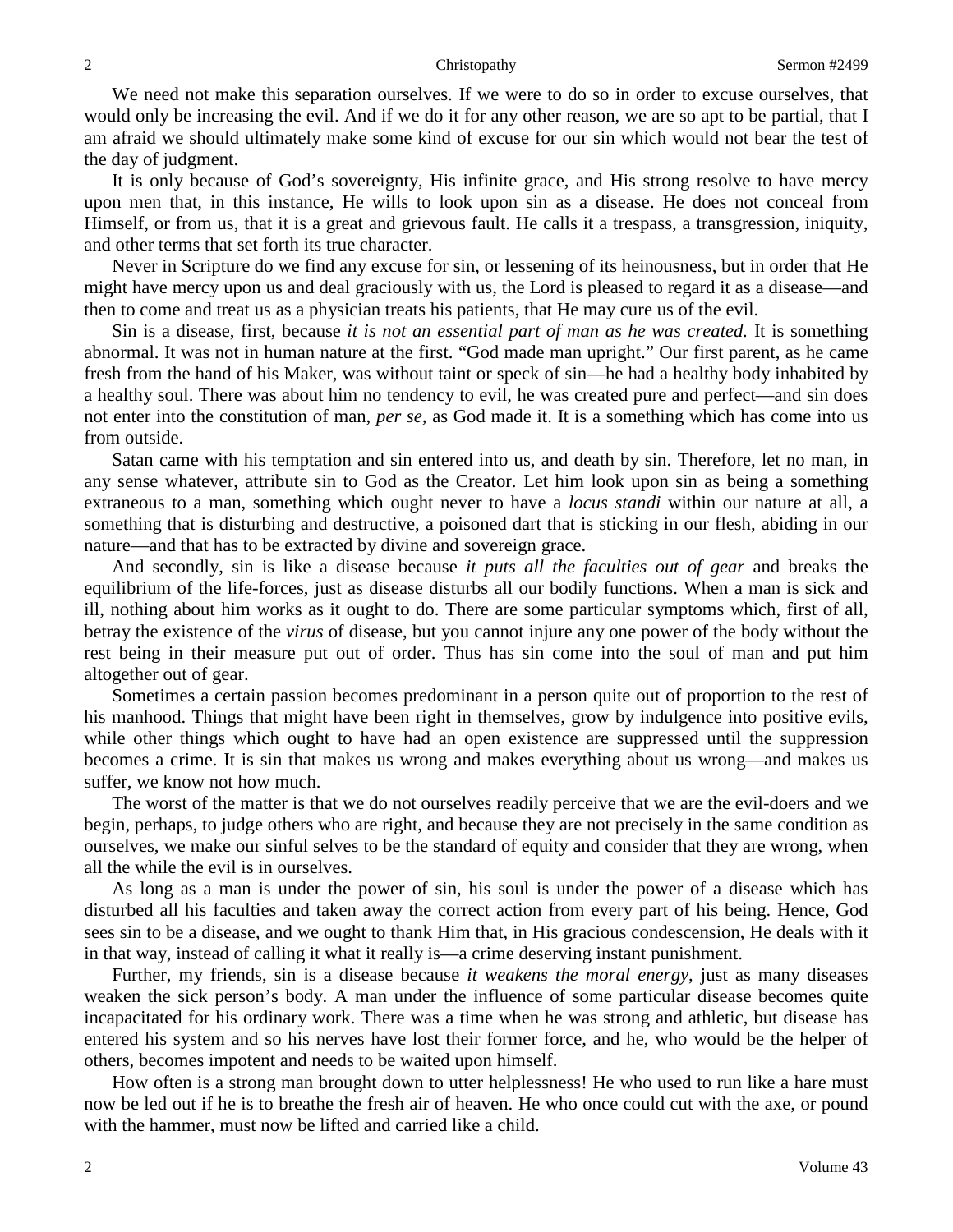You all know how greatly the body is weakened by disease—and just so is it with sin and the spirit. Sin takes away from the soul all power. Does not the apostle speak of us as being "without strength" when "in due time Christ died for the ungodly "? The man has not the power or the will to believe in Christ, but yet he can believe a lie most readily, and he has no difficulty in cheating himself into selfconceit.

The man has not the strength to quit his sin, though he has power to pursue it with yet greater energy. He is weak in the knees so that he cannot pray. He is weak in the eyes so that he cannot see Jesus as his Savior. He is weak in the feet so that he cannot draw near to God. He has withered hands, dumb lips, deaf ears, and he is palsied in his whole system.

O sin, you do take away from man the strength he needs with which to make the pilgrimage to heaven, or to go forth to war in the name of the Lord of hosts! Sin does all this and yet men love it and will not turn from it to Him who alone can destroy its deadly power.

I know that I am speaking to some who are well aware that sin has thrown their whole nature out of order and taken away all their power to do that which is right. You, my friend, have come into this place, which is like the pool of Bethesda with its five porches, and you have said in your heart, "Oh, that the great Physician would come and heal me! I cannot step into the pool of His infinite mercy and love, though I would gladly lie there waiting upon the means of grace. But I know that I shall find no benefit in the means of grace unless the Lord, who is the Giver of grace, shall come to me and say, as He said to the man at the pool, 'Rise, take up thy bed, and walk.'"

Oh, what an awful mass of disease there is all round us in these streets and in these myriads of houses! Sin has done for mankind the most dreadful deeds—it is the direst of all calamities, the worst of all infections.

And further, sin is like a disease because *it either causes great pain, or deadens all sensibility*, as the case may be. I do not know which one I might rather choose, whether to be so diseased as to be full of pain, or to be suddenly smitten by a paralytic stroke, so as not to be able to feel at all. In spiritual things, the latter is the worse of the two evils.

There are some sinners who appear to feel nothing. They sin, but their conscience does not accuse them concerning it. They purpose to go yet further into sin—and they reject Christ and turn aside from Him even when the Spirit of God is striving with them—for they are insensible to the wrong they are doing. They do not feel, they cannot feel, and alas! they do not even want to feel—they are callous and obdurate and as the apostle says—"past feeling."

When they read or hear of the judgment to come, they do not tremble. When they are told about the love of Christ, they do not yield to Him. They can hear about His suffering and remain altogether unmoved—they have no fellowship with His suffering and scarcely know what the expression means. Sin is dear to them, even though it slew the Lord of glory Himself. This paralysis, this deadening of the powers is a very terrible phase of the disease of sin.

In some others, sin causes constant misery. I do not mean that godly sorrow which leads to penitence, for sin never brings its own repentance, but by way of remorse, or else of ungratified desire, or restlessness such as is natural to men who try to fill their immortal spirits with the empty joys of this poor world.

Are there not many who, if they had all they have ever wished for, would still wish for more? If they could at this moment gratify every desire they have, they would but be as men who drink of the brine of the sea—whose thirst is not thereby quenched, but only increased. Oh, believe me, you will never be content with the pleasures of this world if your mind be at all aroused and awakened concerning your state in the sight of God!

If you are given over to spiritual paralysis, you may be without feeling, but that is a deadly sign, indeed. But if there is any sort of spiritual life within you, the more you sin the more uneasy you will become. There is no way of peace by plunging more deeply into sin, as some think they will do drowning dull care in the flowing bowl, or endeavoring to show their hardihood by rushing into still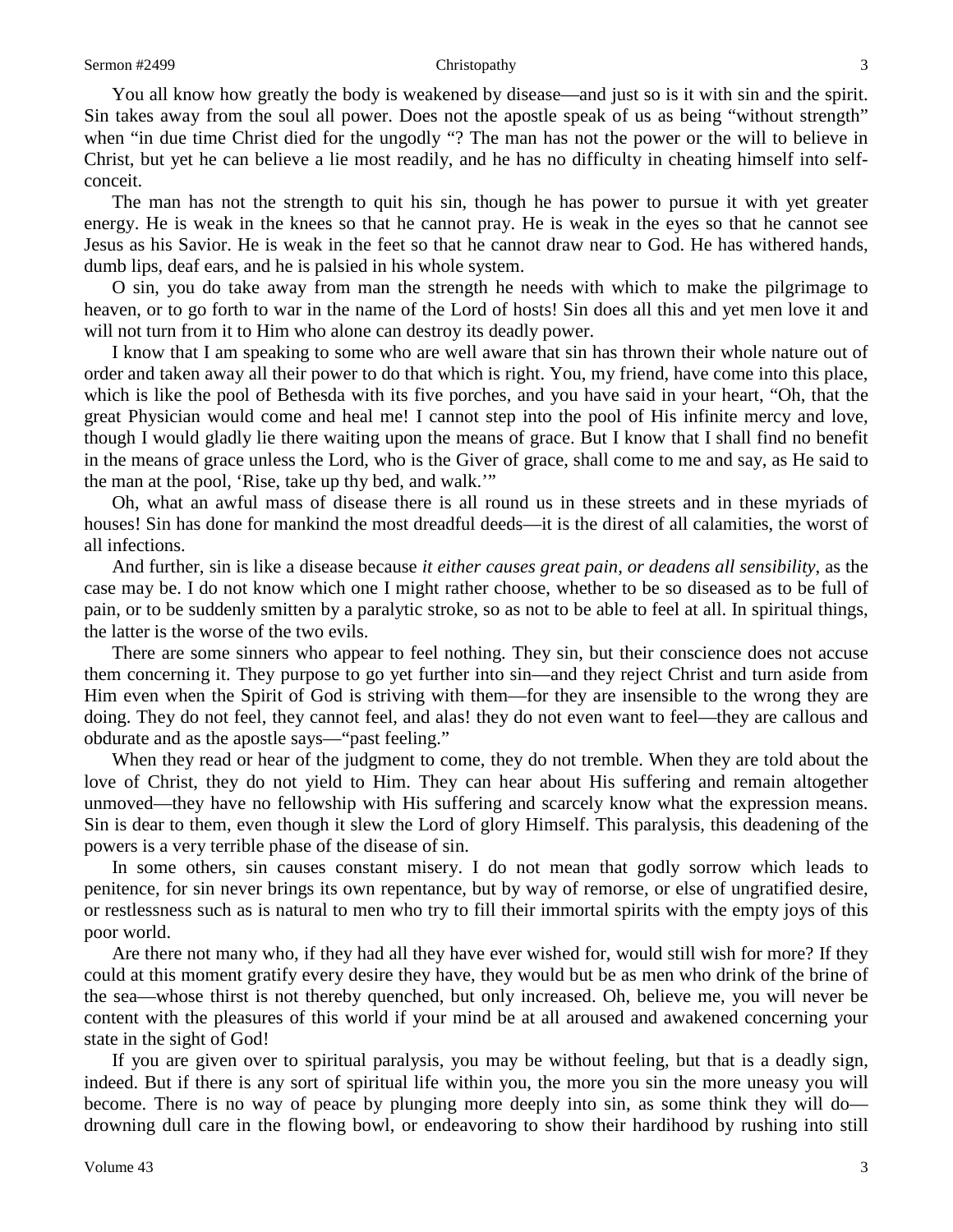viler forms of lust in order that they may, somehow or other, be satisfied and content. No, this disease breeds a hunger which increases as you feed it, it engenders a thirst which becomes the more intense the more you try to satisfy it.

Sin is also like a disease because *it frequently produces a manifest pollution.* All disease in the body does pollute it in some way or other. Turn the microscope upon the affected part and you will soon discover that there is something obnoxious there. But sin in the soul pollutes terribly in the sight of God. There are quiet, respectable sins which men can conceal from their fellow creatures, so that they can keep their place in society and seem to be all that they ought to be.

But there are other sins which, like the leprosy of old, are white upon their brows. There are sins that are to be seen in the outward appearance of the man—his speech betrays him—his walk and conversation indicate what is going on within his heart. It is a dreadful thing for the sinner to recollect that he is a polluted being—until he is washed in Christ's precious blood, he is a being with whom God can have no sort of communion.

Men have to put infected persons away from the society of other people. Under the Jewish law, when men were in a certain stage of disease, they had to be isolated altogether from their fellow men and certainly could not come into the house of the Lord. O my hearers, there are some of you who, if your bodies were as diseased as your souls are, would not dare to show your faces in the streets. And some of us, who have been washed in the blood of Jesus, have felt ourselves to be so foul, so vile, so filthy, that if we could have ceased to exist, we would have welcomed annihilation as a boon!

I remember the time when, under a sense of sin, I was afraid to pray. I did groan out a prayer of a sort, but I felt as if the very earth must be weary of bearing up such a sinner—and that the stars in their courses must be anxious to shoot baleful fires upon the one who was so defiled. Perhaps some of you have felt as I did and now you join me in saying, "But we are washed, but we are sanctified, but we are justified in the name of the Lord Jesus and by the Spirit of our God."

The disease that was upon us was worse than the foulest leprosy, more infectious than the most terrible fever—causing greater deformity than the dropsy and working in us worse ills than the most foul disease that can ever fall upon the bodies of men. I would to God that men did but see that although the picture I have tried to draw is terrible indeed, yet it is most gracious on God's part to treat them as diseased persons needing to be cured, rather than as criminals waiting to be executed.

Once more, sin is like disease because *it tends to increase in the man and will one day prove fatal to him.* You cannot say to a disease, "Hitherto shalt thou come, but no further." There are some diseases that seem to come very gradually, but they come very surely. There is the hectic flush, the trying cough, the painful breathing—and we begin to feel that consumption is coming. And very soon—terribly soon to those who love them—those who were once hale and hearty, to all appearance, become like walking skeletons, for the fell disease has laid its cruel hand upon them and will not let them go.

So, my friend, as long as sin is in you, you need not deceive yourself and think you can get rid of it when you will, for you cannot. It must be driven out by a higher power than your own—this disease must be cured by the great Physician or else it will keep on increasing until at last you die. Sin will grow upon you till, "when it is finished, it bringeth forth death." God grant that, before that awful ending is reached, the Lord Jesus Christ may come and cure you, so that you may be able to say, "With his stripes we are healed."

Sin is a contagious disease, which passes from one to another. It is hereditary. It is universal. It is incurable. It is a mortal malady. It is a disease which no human physician can heal. Death, which ends all bodily pain, cannot cure this disease—it displays its utmost power in eternity, after the seal of perpetuity has been set upon it by the mandate—"He that is filthy, let him be filthy still."

It is, in fact, such a disease that you were born with it and you will bear it with you forever and ever, unless this wondrous prescription, of which we are now to speak, shall be accepted by you and shall work in you the divine good pleasure, so that you shall be able to say, "With his stripes we are healed."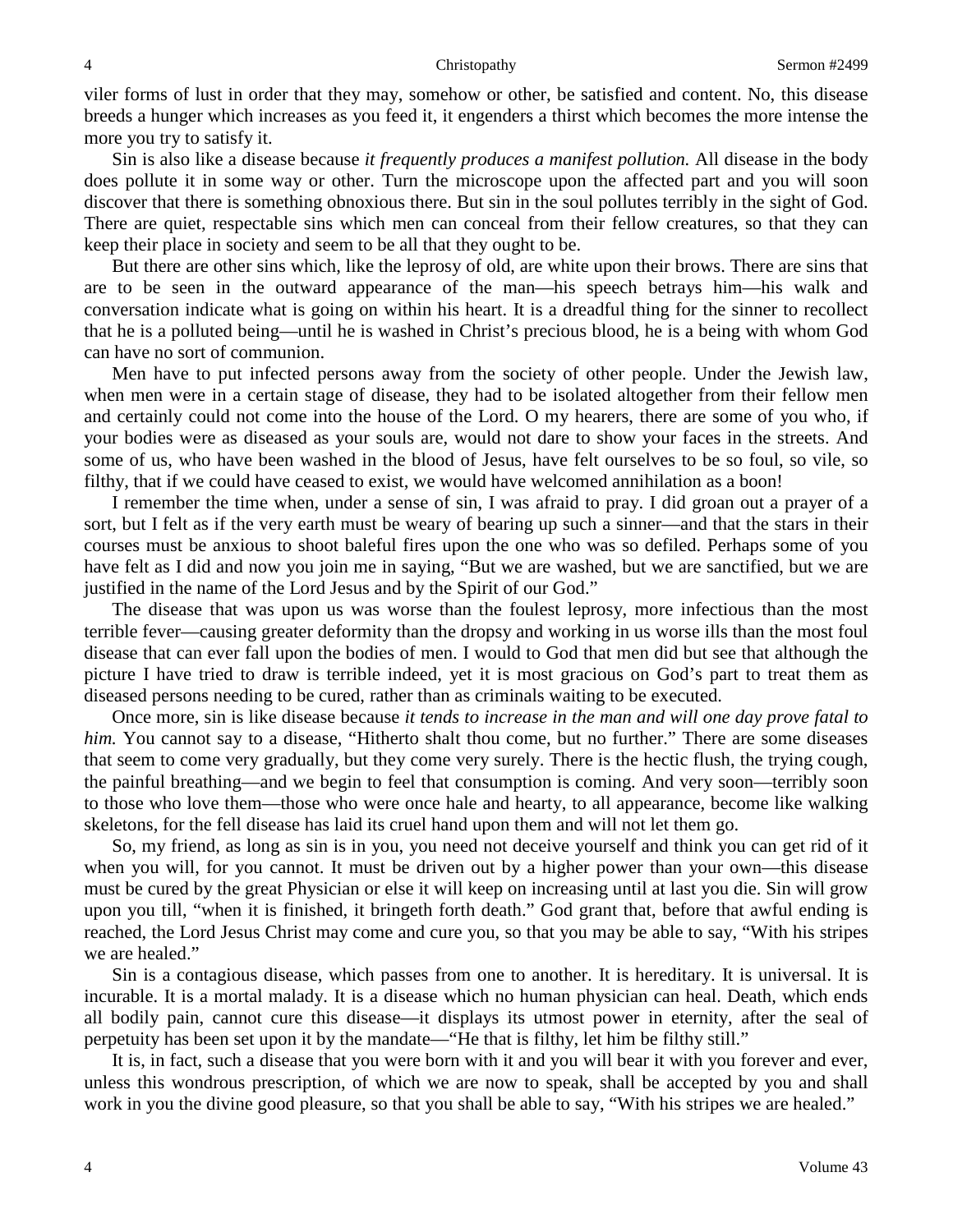**II.** Now, secondly, we see from our text that GOD HERE DECLARES THE REMEDY WHICH HE HAS PROVIDED.

Jesus Christ, His dear Son, has taken upon Himself our nature and suffered on the cross in our place—and God the Father has delivered Him up for us all—that we might be able to say, "With his stripes we are healed."

First, dear friends, *behold the heavenly medicine—*the stripes of Jesus in body and in soul. Picture Him before your mind's eyes. He is scourged by the rough Roman soldiers till the sacred stream rolls down His back in a crimson tide, and He is scourged within as well as outside till He cries, in utmost agony, "My God, my God, why hast thou forsaken me?"

He is fastened to the cruel wood—His hands and feet and brow are all bleeding, and His inmost soul is poured out even unto death—whatever that wonderful expression may mean. He bears the sin of many, the chastisement of their peace is upon Him. He is bruised for their iniquities, and wounded for their transgressions.

If you would be healed of sin's sickness, here is the medicine. Is it not amazing surgery? Surgeons usually give us pain while trying to cure us, but here is a Physician who bears the pain Himself and thereby heals us. Here is no medicine for us to take, for it has all been taken by Him. He suffers, He groans, He dies—and it is by His grief and agonies that we are healed.

Then, next, *remember that the sufferings of Christ were vicarious*. He stood in our place that we might stand in His place. He took our sin upon Himself, and being found with that sin upon Him, He was made to bear the penalty that was due to it. And He did bear it—and this is the way whereby we are healed—by Jesus Christ Himself taking our infirmities and bearing our sicknesses.

This doctrine of substitution is the grandest of all truths, and though all these years I have continued to preach nothing else but this, what better news can I tell a poor sinner than that the Savior has taken his sins and borne his sorrows for him? Take away the doctrine of the substitutionary sacrifice of Christ and you have torn out the very heart of the Gospel.

"The blood is the life thereof" and you have no living Gospel to preach if atonement by blood be once put into the background. But O poor soul, if you believe that Jesus is the Christ, and that Christ took your sins, and bore them in His own body on the tree where He died, "the just for the unjust, to bring us to God," you are saved, and saved forever!

This is how it is that "with his stripes we are healed." *Accept this atonement and you are saved by it.*  Does someone inquire, "How am I to get this atonement applied to my soul?" Well, first, the patient shows his wounds and exhibits the progress of the disease. Then, prayer begs for the divine surgery. Next, belief in Christ is the linen cloth which binds on the plaster. If you believe on Jesus Christ—if you will accept the testimony of God concerning His Son whom He has set forth to be the propitiation for sin—and rely upon Him alone for salvation, you shall be saved.

Faith, that is, trust, is the hand that brings the plaster to the wound and holds it there till the blessed balsam has destroyed the venom that is within us. Trust yourself with Him who died for you and you are saved. And continuing still to trust Him, you shall daily feel the power of His expiation, the marvelous healing that comes by His stripes.

Repentance is the first symptom of that healing. When the proud flesh begins to yield, when the wretched gathering commences to break, and the soul that was formerly swollen through trying to conceal its sin bursts with confession and acknowledgment of its transgression, then is it being healed by the stripes of Jesus. This is God's wondrous remedy for the soul-sickness of sin.

But let me beg you to notice that *you must let nothing of your own interfere with this divine remedy—*"With his stripes we are healed." You see where prayer comes in—it does not heal, but it asks for the remedy. You see where trust comes in—it is not trust that heals—that is man's application of the great remedy. You see where repentance comes in—that is not what cures, it is a part of the cure, one of the first tokens that the blessed medicine has begun to work in the soul. "*With his stripes* we are healed."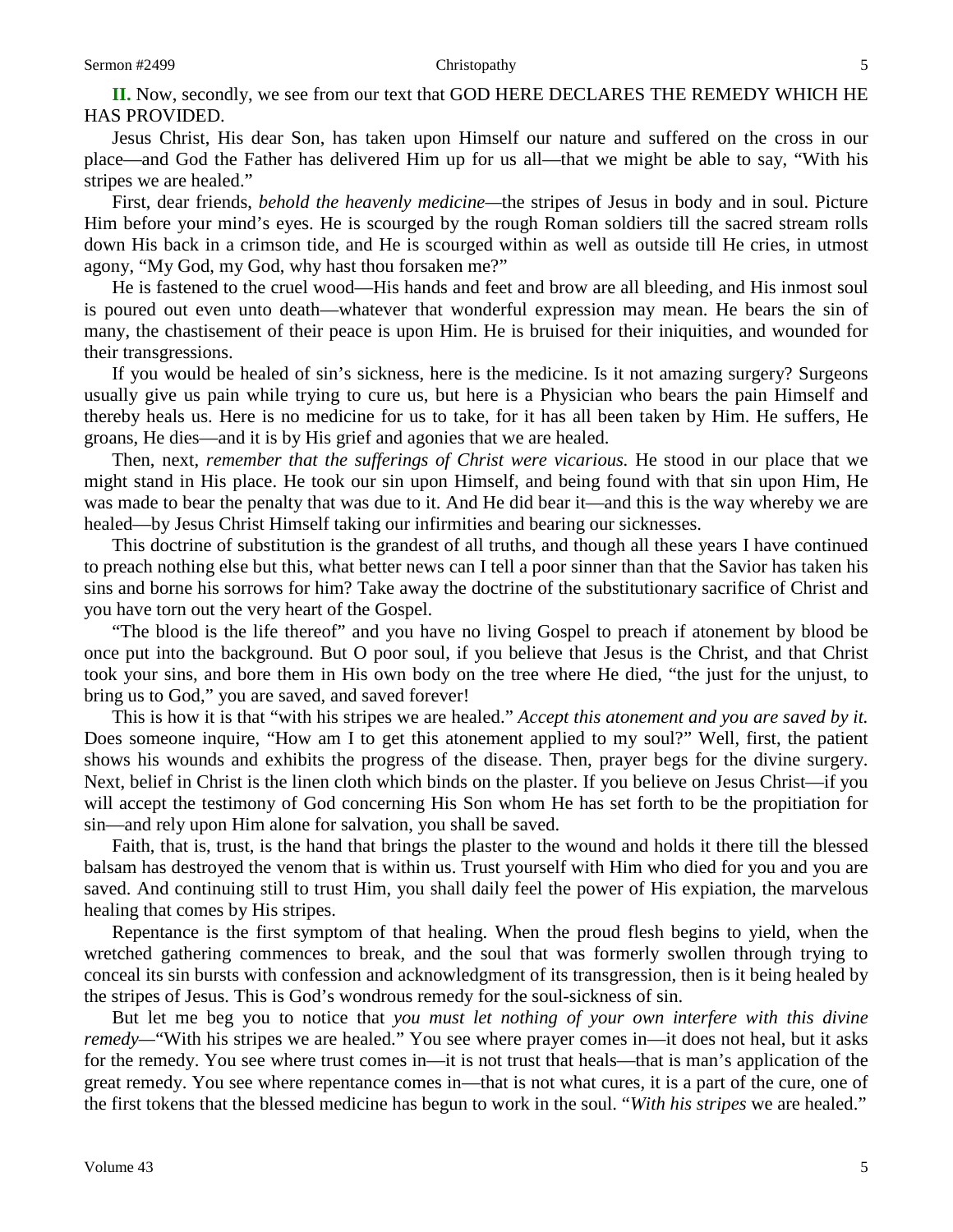Will you notice that fact? The healing of a sinner does not lie in himself, nor in what he is, nor in what he feels, nor in what he does, nor in what he vows, nor in what he promises. It is not in himself at all, but there, at Gabbatha, where the pavement is stained with the blood of the Son of God, and there, at Golgotha, where the place of a skull beholds the agonies of Christ. It is in His stripes that the healing lies.

I beseech you, do not scourge yourself—"With *his* stripes we are healed." I beg you, do not think that by some kind of spiritual mortification, or terror, or horror, into which you are to force yourself, you shall be healed—your healing is in *His* stripes, not in your own. In His griefs, not in your griefs. Come you away to Christ and even if you are tempted to trust in your repentance, I implore you, do not make your repentance a rival of the stripes of Jesus, for so it would become an antichrist.

When your eye is full of tears, look through them to Christ on the cross, for it is not a wet eye that will save you, but the Christ whom you may see, whether your eye be wet or dry. In the Christ upon the cross there are five wounds, but you have not to add even another one of your own to them. In Him, and in Him alone, is all your healing. In Him who, from head to foot, becomes a mass of suffering, that you, diseased from head to foot, might from the crown of your head to the sole of your foot be made perfectly whole.

**III.** Now I must close with the third reflection, which is this—THE DIVINE REMEDY IS IMMEDIATELY EFFECTIVE. "With his stripes we are healed."

To the carnal mind, it does not seem as if the sufferings of Christ could touch the case at all, but those who have believed in the stripes of Jesus are witnesses to the instant and perfect efficacy of the medicine. We can many of us speak from experience, since we can say that "we are healed." HOW are we healed?

Well, first, *our conscience is healed of every smart.* God is satisfied with Christ and so are we. If, for Christ's sake, He has put away sin without dishonor to Himself, then are we also perfectly content and full of rejoicing in the atonement and we need nothing else to keep our conscience quiet.

By these same wounds of Christ *our heart is healed of its love of sin.* It was once in love with sin, but now it hates all iniquity. If our Redeemer died because of our sin, how can we live any longer therein? All our past thoughts concerning sin are turned upside down or reversed. Sin gave us pleasure once, but now it gives us the utmost pain, and we desire to be free from it, and to be perfectly holy there is no evil that we would harbor in our bosoms.

It did seem a singular thing that we should look to Christ and so find pardon, and that at that same moment we should be totally changed in our nature as to our view of sin, yet it did so happen. While sin was on us, we felt as if we had no hope and therefore we went on in sin. But when sin was pardoned, then we felt great joy, and consequently, gratitude and love to God. A sinner repents of his sins much more after they are pardoned than he does before and so he sings,—

> *"I know they are forgiven, But still their pain to me Is all the grief and anguish They laid, my Lord, on Thee."*

Our cry is, "Death to sin, now that Christ has died for sin!" "If the One died for all, then the all died" and as in Christ we died to sin, how shall we live any longer therein? You may preach mere morality till there shall be no morality left—but preach the atoning sacrifice of Christ and the pardoning love of the Father—and then the immoral will be changed and follow after holiness with a greater eagerness than ever possessed them while they followed after sin.

By this divine remedy *our life is healed of its rebellion.* This medicine has worked within the heart and it has also worked without in the life. Now has the drunk become sober and he hates the cup he used to love. Now has the swearer's foul mouth been washed and his lips, once so polluted, are like lilies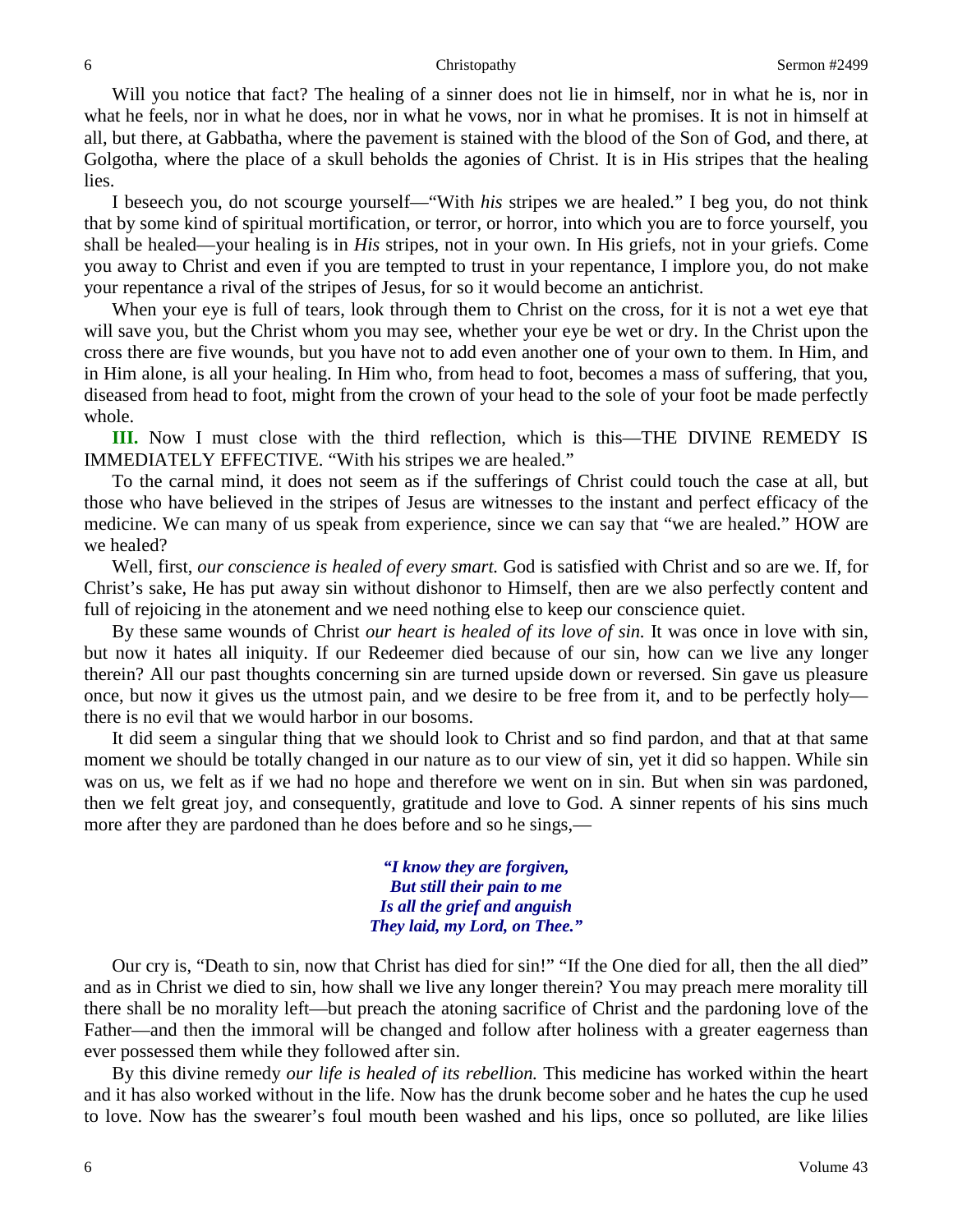### Sermon #2499 **Christopathy Christopathy** 7

dropping sweet, smelling myrrh. Now has the cruel and unkind one become tender, gentle, and loving the false has become true, the proud bends his neck in humility, the idle has become a diligent servant of Christ. The transformation is wonderful and this is the secret, "With his stripes we are healed."

Yet once more, *our consciousness assures us that we are healed.* We know that we are healed and we rejoice in the fact—and we are not to be disputed out of it. There seems to be a theory, held by some people, to the effect that we cannot tell whether we are saved or not. When we have had a disease in our body, we can tell whether we have been healed or not, and the marks and evidences of the supernatural change that takes place within the spirit are as apparent, as a usual rule, and certainly as positive and sure as the changes wrought in the body by healing medicine. We know that we are healed.

I am not talking to you of a thing which I do not know personally for myself. When the text says, "*We*," my heart says, "*I*," and I am longing that everybody here should be able to put his own seal to it and say, "That is true. With *His* stripes we are healed. With His stripes *we* are healed. With His stripes we *are* healed." I will not go into the stories of some who are here—stories that I know of the marvelous change that grace has made in your characters and lives—but you can bear witness, as can all the saints in heaven, that, "with His stripes we are healed."

My last word is, if you are healed by His stripes, you should go and live like healthy men. When a man is healed of disease, he does not continue to lie in bed. So, dear friends, do not any of you be lazy Christians. When a man is healed, he does not sit down and groan about the disease that is gone. So do not you be continually groaning and croaking and sighing.

When a man is healed, he likes to go and tell about the remedy to others. So, dear friends, do not keep to yourselves the news of this blessed heavenly balsam, but go and tell the tidings everywhere, "With his stripes we are healed." When a man is healed, he is joyful and begins to sing with gladness. So, go and sing, and praise and bless the Lord all your days.

When Christ heals, you know, people do not get the sickness again. His cures are cures for life—and cures for eternity. If the devil goes out of a man of his own accord, he always comes back and brings seven others with him. But if Christ turns him out, I warrant you that he will never be allowed to come back again.

When the strong Man armed has dislodged the devil, He keeps the house that He has won and takes good care that neither by the front door nor by the back, shall the old enemy ever come back again. Having by His own right hand and His holy arm gotten the victory, He challenges the foeman to take back his spoil, crying, "Shall the prey be taken from the mighty, or the lawful captive delivered?" No, that shall never be. So you may go on your way rejoicing and sing as you go, "With His stripes we are healed."

This is not a temporary remedy—it is a medicine which, when it once gets into the soul, breeds therein health that shall make that soul perfectly whole, so that at last, among the holy ones before the throne of God on high, that man shall sing with all his fellows—"'With His stripes we are healed.' Glory be to the bleeding Christ! All honor, and majesty, and dominion, and praise be unto Him forever and ever!" And let all the healed ones say, "Amen, and Amen."

# **EXPOSITION BY C. H. SPURGEON**

# *ISAIAH 53*

We will read, this evening, the fifty-third chapter of "the Gospel according to Isaiah," as we may very properly call it.

### **Verse 1.** *Who hath believed our report?*

All the prophets reported that which had been revealed to them concerning Christ, they testified what they knew with regard to Jesus of Nazareth, the suffering Savior. Yet how few, comparatively, of the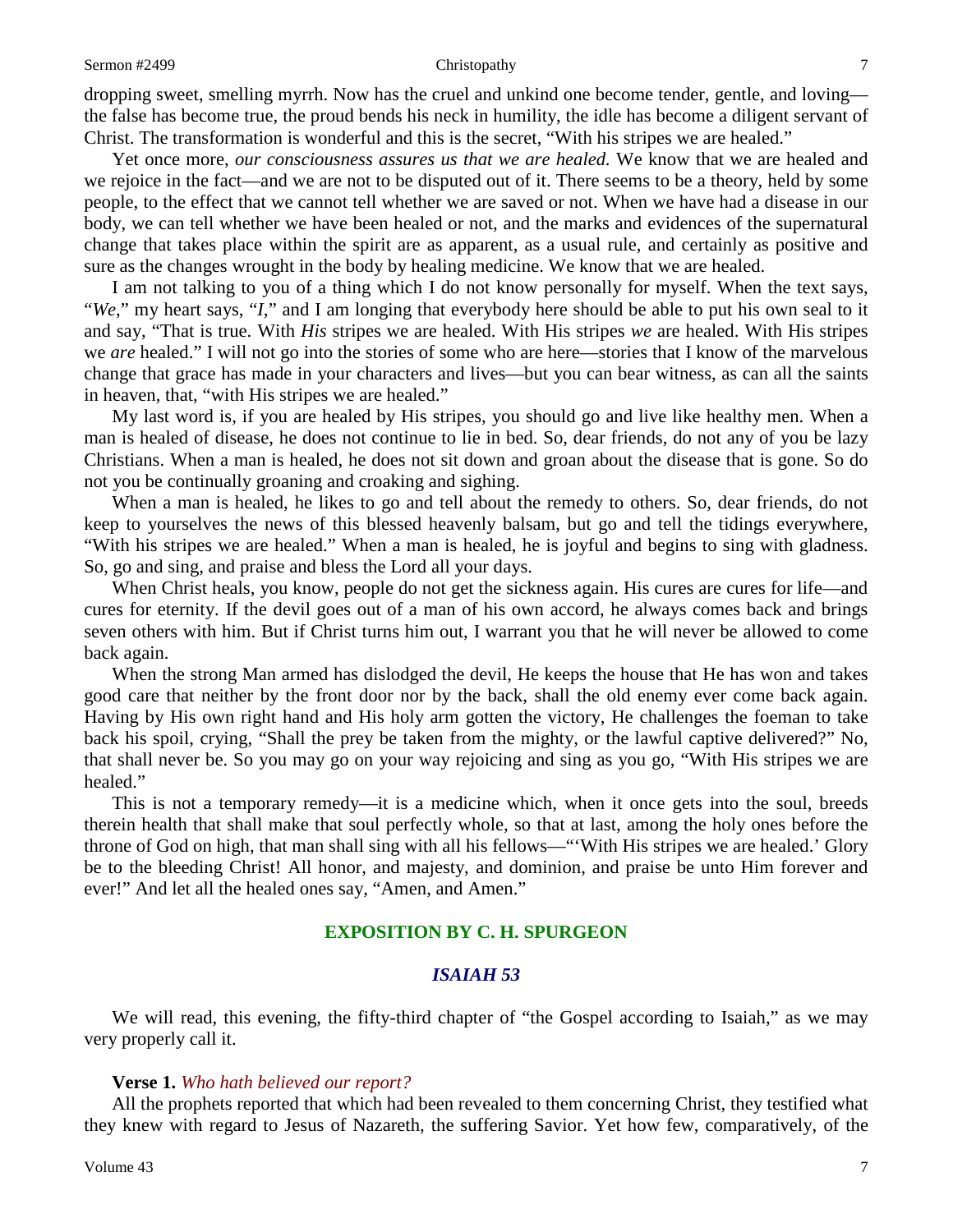Jewish people—how few indeed of any people, compared with the great mass of mankind—accepted their testimony and believed their report? No blessing can come through that report if it be not believed. And this is the sorrow of the Lord's servants in every age—that so many refuse to believe it. "Who hath believed our report?"

### **1.** *And to whom is the arm of the LORD revealed?*

For God's power both produces and accompanies faith. No man believes in Christ except as the arm of the Lord is revealed, or made bare, so as to work faith in him. This is the great grief of God's ministers today, that so often we have to go back to our homes and cry, "Who hath believed our report?" It is not a doubtful report, it is not an incredible message, it is not a matter of indifference to our hearers. But it is an all-important declaration—the accuracy of which is guaranteed by the God of truth—yet who has believed it? Oh, that the arm of the Lord were made bare in the hearts of multitudes of men!

What was the reason of this unbelief in the case of the Jews to whom the prophet spoke, and of those to whom the Messiah afterwards came? It was the lowly estate of Christ that caused them to stumble, and they asked, in contempt, "Is not this the carpenter's son?" They looked for external pomp and martial prowess, so they could not perceive the internal beauty and majestic holiness of the Lord Jesus.

**2.** *For he shall grow up before him as a tender plant, and as a root out of a dry ground: he hath no form nor comeliness; and when we shall see him, there is no beauty that we should desire him.*

Christ has both form and comeliness to the spiritual eye. But to the carnal, He seems only like ordinary men, except that His visage is more marred than that of other men and His form than that of any of the sons of men. "He hath no form nor comeliness." The ungodly look for something that can excite their admiration, or create mirth for them, but they see nothing of this in the Christ of God.

But little can we blame them, for not very long ago, many of us were ourselves just as blind as they now are. Do you not feel, beloved, that you can smite upon your breasts with deepest regret for the length of time in which you were blind to the beauties of your Redeemer? Alas! that the prophet's words were ever true of us, "When we shall see him, there is no beauty that we should desire him."

**3.** *He is despised and rejected of men; a man of sorrows, and acquainted with grief: and we hid as it were our faces from him; he was despised, and we esteemed him not.*

It was not only Christ's humiliation, but His sorrow which became a stumbling-block in the way of the unbelieving Jews. How could they, who were looking for an earthly deliverer to come in regal splendor, believe in a weeping Messiah? How could they delight in Him from whom men hid their faces, when they were expecting a mighty leader before whom all would submit themselves?

Ah, friends, there was a time when we did not esteem the Lord, when we despised Him! We also cared not for the Man of sorrows. Though all His sorrows were borne on our account, we passed Him by with utter indifference. O wretched heart! Well might I wish to tear you from my bosom as I think that you should have been callous to your Lord, the Well-beloved! It was a death indeed which you did call life, when you did live without your Lord—"We hid as it were our faces from him; he was despised and we esteemed him not."

### **4.** *Surely he hath borne our griefs, and carried our sorrows:*

What a discovery this truth seems to be! How it bursts upon the prophet and his hearers, and amazes them! "Surely," they say, "can it be really so, that, 'he hath borne our griefs, and carried our sorrows'?" Yes, it is indeed so. There is no accounting for the sufferings of the perfect Christ except by this explanation—that He was bearing our griefs and carrying the sorrows that we ought to have carried for our own sin.

**4-5.** *Yet we did esteem him stricken, smitten of God, and afflicted. But he was wounded for our transgressions, he was bruised for our iniquities: the chastisement of our peace was upon him; and with his stripes we are healed.*

If this does not teach the doctrine of a vicarious atonement*,* what does it teach? If Christ's sufferings were not endured in our room, and place, and stead, what do these words mean?

**6.** *All we like sheep have gone astray; we have turned every one to his own way;*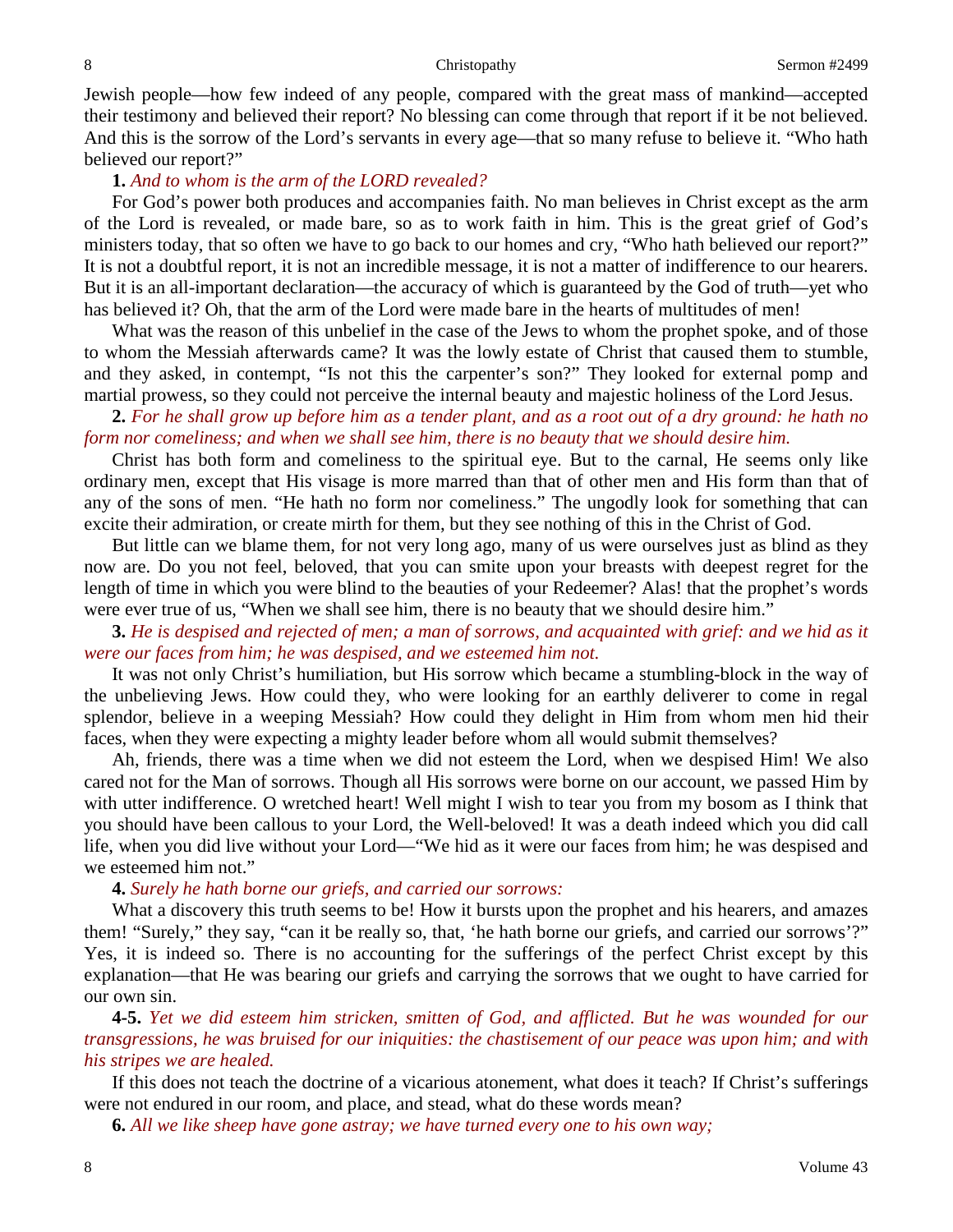All sinning, but each one sinning in his own particular fashion. It is well to acknowledge the common guilt of all men, but it is the token of true repentance that it dwells mainly on its own special offense. Brethren, we have no occasion to find fault with one another, for "all we like sheep have gone astray." But we have great reason for each man to find special fault with himself, for "we have turned every one to his own way."

### **6.** *And the LORD hath laid on him the iniquity of us all.*

What a mercy it is that every sort of sin—the sin of the mass, and the sin of the particular sinner has been laid by JEHOVAH Himself upon His only begotten Son! "JEHOVAH hath made to meet on him the iniquity of us all." Mark you, not merely, "the chastisement" of which the previous verse spoke, but "the iniquity" itself. And albeit there are some who say that this cannot be—and that iniquity cannot be shifted from one person to another—it has been done, and there is an end of it.

**7.** *He was oppressed, and he was afflicted, yet he opened not his mouth:*

The sin laid upon Him was none of His, and He might have repudiated it, but He did not. And even when the bitter result of sin came to Him and "He was oppressed, and he was afflicted, yet he opened not His mouth."

**7.** *He was brought as a lamb to the slaughter, and as a sheep before her shearers is dumb, so he openeth not his mouth.* 

O friends, what infinite patience is here—patience which endured woes unknown to us, for our Lord's grief and agonies were deeper than we shall ever be able to fathom! Yet to the end He bore all without a struggle.

I went to see a friend, the other day, who has had a great number of sore afflictions, yet I found her singularly cheerful and content. And when I was speaking with her about the matter, she said, "I have for years enjoyed perfect submission to the divine will, and it was through what I heard you say." So I asked her, "What did I say?" She replied, "Why, you told us that you had seen a sheep that was in the hands of the shearers, and that although all the wool was clipped off its back, the shears never cut into its flesh. And you said that the reason was because the sheep was lying perfectly still. You said, 'Lie still, and the shears will not cut you. But if you kick and struggle, you will not only be shorn, for God has resolved to do that, but you will be wounded in the bargain.'"

O beloved, it is a blessed thing to lie still under the shears, so still as not even to bleat! "As a sheep before her shearers is dumb, so he openeth not his mouth." May the perfect example of the Lamb of God teach us a holy submissiveness to the will of God!

**8.** *He was taken from prison and from judgment: and who shall declare his generation?*

Are there none to speak up for Christ, none to bear testimony to the purity of His life and the sinlessness of His character?

# **8***. For he was cut off out of the land of the living: for the transgression of my people was he stricken.*

Oh, dwell on that great truth! The doctrine of Christ's substitution for His people is the brightest star in the galaxy of Revelation. No more cheering light ever falls upon a tearful eye than this, "for the transgression of my people was he stricken."

**9***. And he made his grave with the wicked, and with the rich in his death; because he had done no violence, neither was any deceit in his mouth.*

He died and was buried, because He had done no violence. Most men who have perished by judicial sentence have had to die because they have done violence and because deceit was in their mouth. But here is One who is found guilty of nothing but excess of love—loving sinners so much that He must give His life sooner than that they should perish.

**10.** *Yet it pleased the LORD to bruise him; he hath put him to grief: when thou shalt make his soul an offering for sin, he shall see his seed, he shall prolong his days, and the pleasure of the LORD shall prosper in his hand.*